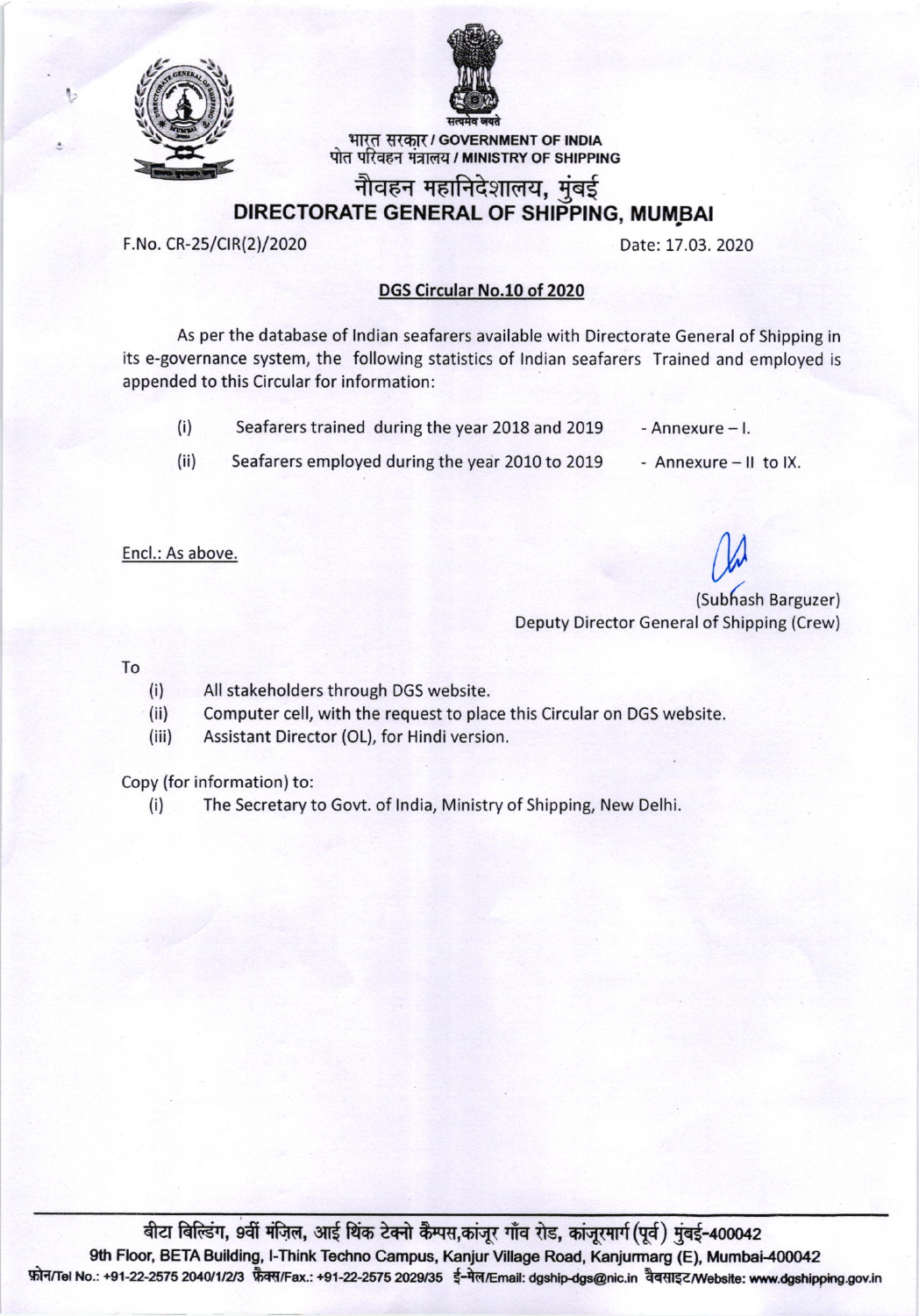|                                          |                                                               | Total Pass Count |             | Total Pass Count in |             |
|------------------------------------------|---------------------------------------------------------------|------------------|-------------|---------------------|-------------|
|                                          | Intake Capacity                                               | lin 2018         | Job in 2018 | 2019                | Job in 2019 |
| Tranining for General Purpose            | 7200                                                          | 6134             | 3253        | 5534                | 888         |
| <b>B.Sc Nautical Science</b>             | 1785                                                          | 475              | 271         | 567                 | 187         |
| Graduate Marine Engineering              | 2536                                                          | 1433             | 1130        | 1228                | 513         |
| Diploma in Nautical Science              | 2550                                                          | 1386             | 1083        | 1511                | 626         |
| Certificate Course in Maritime Caterring | 5006                                                          | 759              | 465         | 772                 | <b>149</b>  |
| BE/B-Tech Marine Engineering             | 2642                                                          | 1279             | 886         | 919                 | 372         |
|                                          | To resize chart data range, drag lower right corner of range. |                  |             |                     |             |

 $\epsilon$  .

 $\mathcal{F}_{\mathcal{G}}$  .